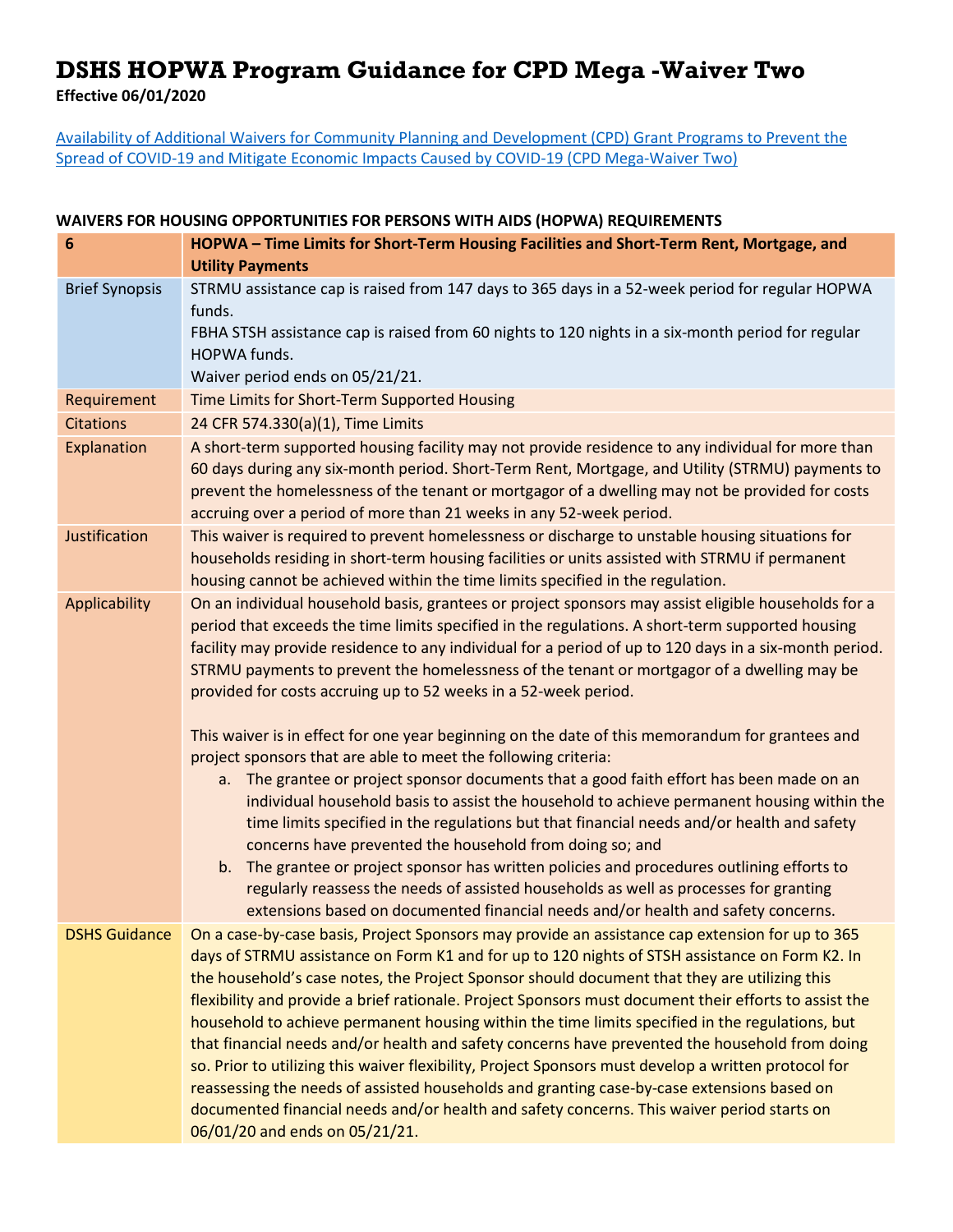| $\overline{7}$        | <b>HOPWA-Property Standards</b>                                                                                                                                                                                                                                                                                                                                                                                                                                                                                                                                                       |
|-----------------------|---------------------------------------------------------------------------------------------------------------------------------------------------------------------------------------------------------------------------------------------------------------------------------------------------------------------------------------------------------------------------------------------------------------------------------------------------------------------------------------------------------------------------------------------------------------------------------------|
| <b>Brief Synopsis</b> | The previous Housing Quality Standards waiver from the first mega-waiver memo (which was<br>limited to TBRA) now covers all HOPWA housing assistance activity categories. This waiver permits<br>virtual unit inspections under certain circumstances.<br>Waiver period ends on 05/21/21.                                                                                                                                                                                                                                                                                             |
| Requirement           | <b>Property Standards for HOPWA</b>                                                                                                                                                                                                                                                                                                                                                                                                                                                                                                                                                   |
| <b>Citations</b>      | 24 CFR 574.310(b), Housing Quality Standards                                                                                                                                                                                                                                                                                                                                                                                                                                                                                                                                          |
| Explanation           | This section of the HOPWA regulations provides that all housing assisted with acquisition,<br>rehabilitation, conversion, lease, or repair; new construction of single room occupancy dwellings<br>and community residences; project or tenant-based rental assistance; or operating costs must meet<br>the applicable housing quality standards outlined in the regulations.                                                                                                                                                                                                         |
| Justification         | This waiver is required to enable grantees and project sponsors to expeditiously meet the critical<br>housing needs of the many eligible families that have been affected by COVID-19 while also<br>minimizing the spread of coronavirus.                                                                                                                                                                                                                                                                                                                                             |
| Applicability         | This waiver is in effect for one year beginning on the date of this memorandum for grantees and<br>project sponsors that are able to meet the following criteria:<br>The grantee or project sponsor is able to visually inspect the unit using technology, such as<br>a.<br>video streaming, to ensure the unit meets HQS before any assistance is provided; and<br>The grantee or project sponsor has written policies to physically reinspect the unit after the<br>b.<br>health officials determine special measures to prevent the spread of COVID-19 are no<br>longer necessary. |
| <b>DSHS Guidance</b>  | The previous Housing Quality Standards waiver from the first mega-waiver memo (which was<br>limited to TBRA) now covers all HOPWA housing assistance activity categories. For additional DSHS<br>guidance, please refer to the previous email from DSHS (attached) announcing the availability of<br>waivers from the first mega-waiver memo. This waiver period starts on 06/01/20 and ends on<br>05/21/21.                                                                                                                                                                          |

| 8                     | <b>HOPWA-FMR Rent Standard</b>                                                                                                                                                                                                                                                                                                                                                                                                                                                  |
|-----------------------|---------------------------------------------------------------------------------------------------------------------------------------------------------------------------------------------------------------------------------------------------------------------------------------------------------------------------------------------------------------------------------------------------------------------------------------------------------------------------------|
| <b>Brief Synopsis</b> | The previous rent standard waiver from the first mega-waiver memo (which was limited to TBRA)<br>now covers all HOPWA rental assistance activities (TBRA, PBRA, and Master-Leasing).<br>Waiver period ends on 05/21/21.                                                                                                                                                                                                                                                         |
| Requirement           | <b>Rent Standard for HOPWA Rental Assistance</b>                                                                                                                                                                                                                                                                                                                                                                                                                                |
| <b>Citations</b>      | 24 CFR 574.320(a)(2), Rent Standard                                                                                                                                                                                                                                                                                                                                                                                                                                             |
| Explanation           | Grantees must establish rent standards for their rental assistance programs based on FMR (Fair<br>Market Rent) or the HUD-approved community-wide exception rent for unit size. Generally, the<br>rental assistance payment may not exceed the difference between the rent standard and 30<br>percent of the family's adjusted income.                                                                                                                                          |
| Justification         | This waiver of the FMR rent standard limit permits HOPWA grantees to establish rent standards, by<br>unit size, that are reasonable, and based upon rents being charged for comparable unassisted units<br>in the area, taking into account the location, size, type, quality, amenities, facilities, management<br>and maintenance of each unit. Grantees, however, are required to ensure the reasonableness of<br>rent charged for a unit in accordance with §574.320(a)(3). |
|                       | This waiver is required to expedite efforts to identify suitable housing units for rent to HOPWA<br>beneficiaries and HOPWA-eligible families that have been affected by COVID-19, and to provide<br>assistance to families that must rent units at rates that exceed the HOPWA grantee's normal rent<br>standard as calculated in accordance with §574.320(a)(2).                                                                                                              |
| Applicability         | Such rent standards may be used for up to one year beginning on the date of this memorandum.                                                                                                                                                                                                                                                                                                                                                                                    |